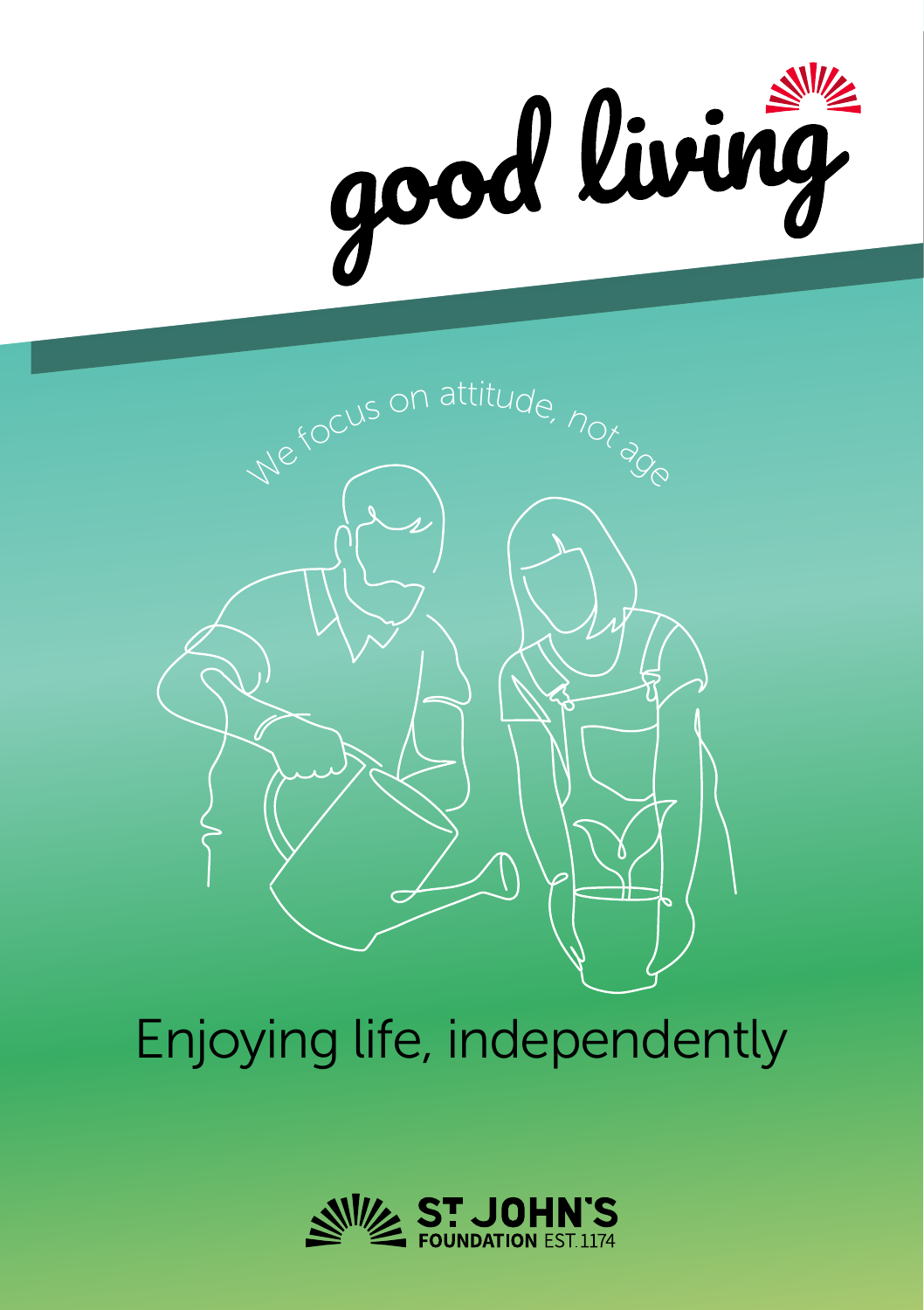No matter a person's age, most people want to continue to make their own decisions, support themselves financially, and to take care of their own physical and emotional needs throughout their adult lives.

**For the first time in history, adults 60 and over are now the fastest-growing group in our population. This changes both society's demographic and lifestyle expectations.** 

**All of us want the ageing process and living on one's own to be a positive experience with opportunities. Our mission through the Good Living Service is to make this a reality. Access to support services, together with a varied social life and being part of a thriving community, help older adults maintain an independent lifestyle.**

# **An active mind is as important as** an active **BODY STUDIES YOU CAN**

**SHOW THAT** 

## **YOUR IMMUNE SYSTEM**

**and delay health conditions by keeping your brain engaged and stimulated**

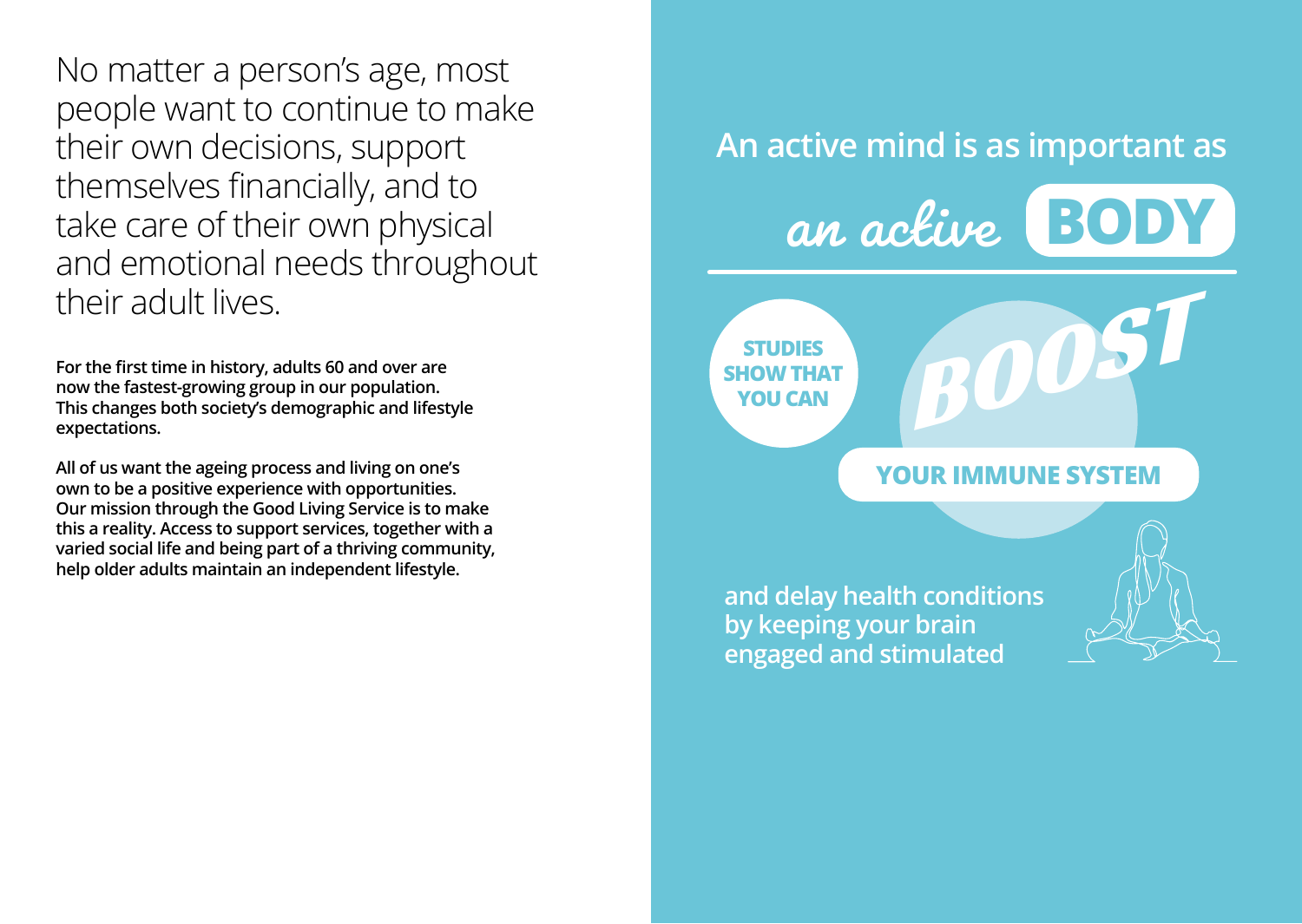## **The Five Ways to Wellbeing**

**Here at Good Living, we focus on improving and enhancing the lives of people within our community. We believe that happiness and independence come from the promotion of mental, physical and emotional wellbeing.**

**In response we have designed our Good Living service to ensure we encompass the Five Ways to Wellbeing:**

#### **1. Connect**

Connecting and feeling close to the people around us is a fundamental need shared by us all.

Being reminded that we are valued by our friends, family and peers is critical for promoting mental and physical wellbeing.

#### **2. Be active**

It has been scientifically proven that there is a link between staying active and positive wellbeing. By moving our bodies, we can make sure we stay healthy, look after our physical and mental health and have fun, whilst reducing conditions like anxiety and cognitive decline.



#### **3. Take notice**

Taking notice of our emotions, thoughts and environment is a great way to stay present and broaden awareness of our surroundings. Paying attention to things we appreciate and are grateful for can help enhance understanding of not only yourself but those around you, ultimately allowing for more positive connections in day-to-day life.

#### **4. Keep learning**

Learning new things is the perfect way to meet new people and boost selfesteem, which in turn promotes mental health and wellbeing. Challenging our brains, social interaction and the setting of goals is strongly associated with a positive outlook in life and contributes to heightened self-confidence.



#### **5. Give**

Research has found that individuals who report a greater interest in helping others experience a significant increase in wellbeing. Helping others, responding to people's needs and giving are all vital to improving mental and emotional health, and in turn overall wellbeing.

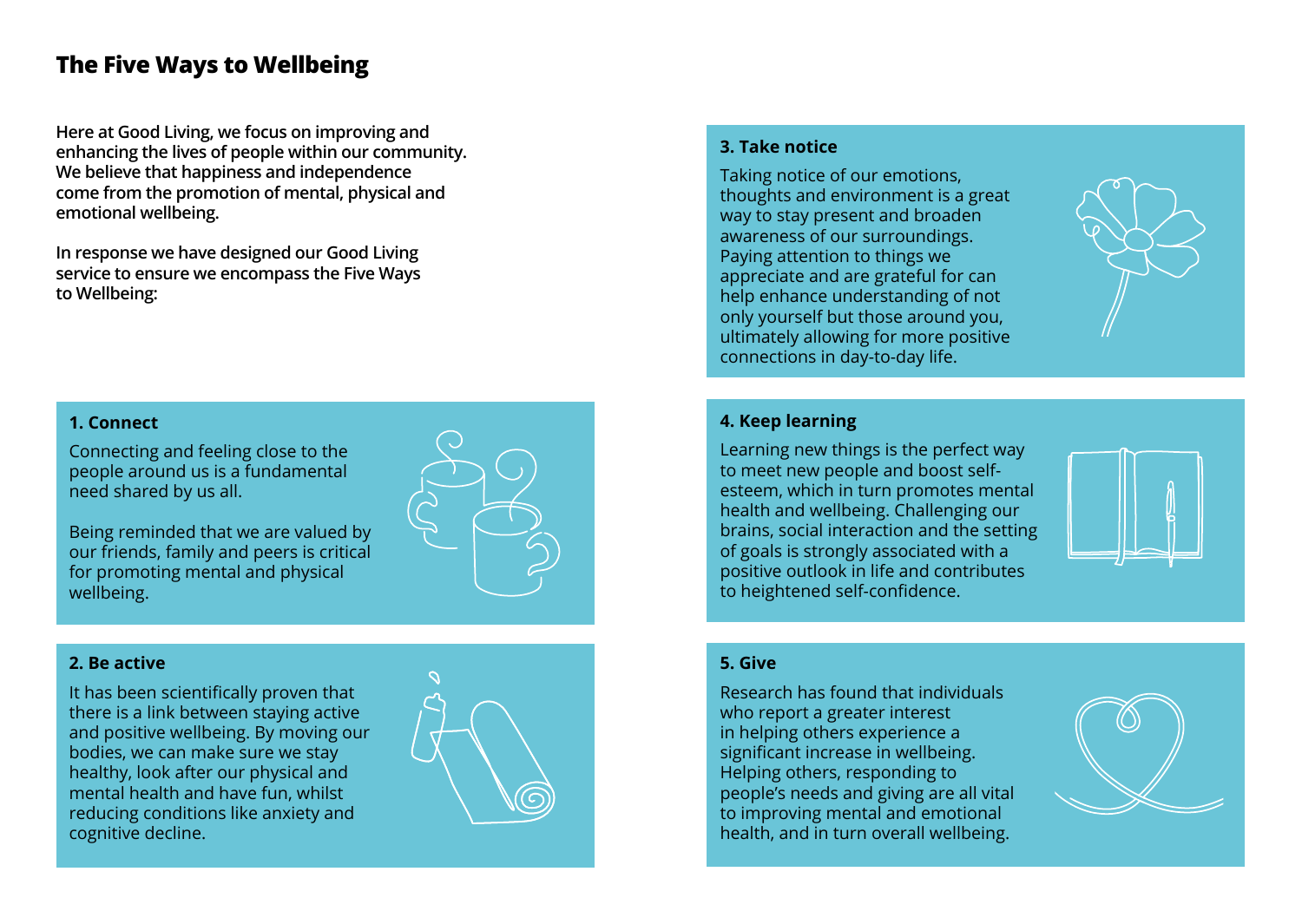**The Good Living Service focusses on supporting older adults to live independent lives. While offering a comprehensive range of services, we also signpost to other providers and agencies. All of this helps us to create a thriving community shaped by individuals.** 

good living



#### **Advice and activities Service**

This vibrant service will be on hand to support the continued independence of our residents and members of the wider community. The programme of activities on offer is shaped by participants and will reflect the Five Ways to Wellbeing; connect, be active, take notice, keep learning, and give.

> • Advisors on site up to 12 hours a day

- Activities programme
- Signposting of services
- Guidance on benefits
- Accommodation queries

• Connecting individuals requiring support with the appropriate agencies

### **Wellbeing and Housekeeping Service**

 $\mathbb{A}^{\mathbb{m}}$ 

Focused at St John's residents who may require some additional support in maintaining their home, we offer a bespoke housekeeping service. This service operates on a pay as you go basis and is tailored to our residents' needs.

- Apartment cleaning
	- Laundry
- Shopping
- Prescription collection
	- Chaperoning
- Communal cleaning



**Chaplaincy Service**

Founded on Christian principles in the 12th century, the St John's of today is home to people from all faiths. Our progressive and inclusive Chaplain offers a mixture of traditional services, pastoral care and informal advice. Residents and people from the wider community are all welcome.

- Pastoral care
- Meditation
- Festivals
- Worship

## Accessing the Good Living Service

## **Q. How do I access the Good Living Service?**

- **A. Reach out to our Good Living team for a chat by phone call, email, or by popping into one of our regular coffee mornings.**
	- **01225 486401**
	- **Goodliving.enquiries@stjohnsbath.org.uk**

## **Q. How do I apply for accomodation?**

**A. To apply to live in one of our single or double occupancy alms-apartments please email goodliving.enquiries@stjohnsbath.org.uk**

> **Individual(s) must be of pensionable age and have savings, or assets, under £36,000. We focus on applications with a strong connection to Bath and North East Somerset.**

## **Q. Do I need to be a resident to access the Good Living service and its benefits?**

**A. The Good Living Service is available for anyone over the age of 55 in Bath and North East Somerset.** 

## **Q. What benefits can I expect from the Good Living Service?**

- **A. A tailored programme of courses, activities and lectures • Access to our advisors**
	- **Access to our chaplaincy and pastoral care**
	- **Support from a thriving community**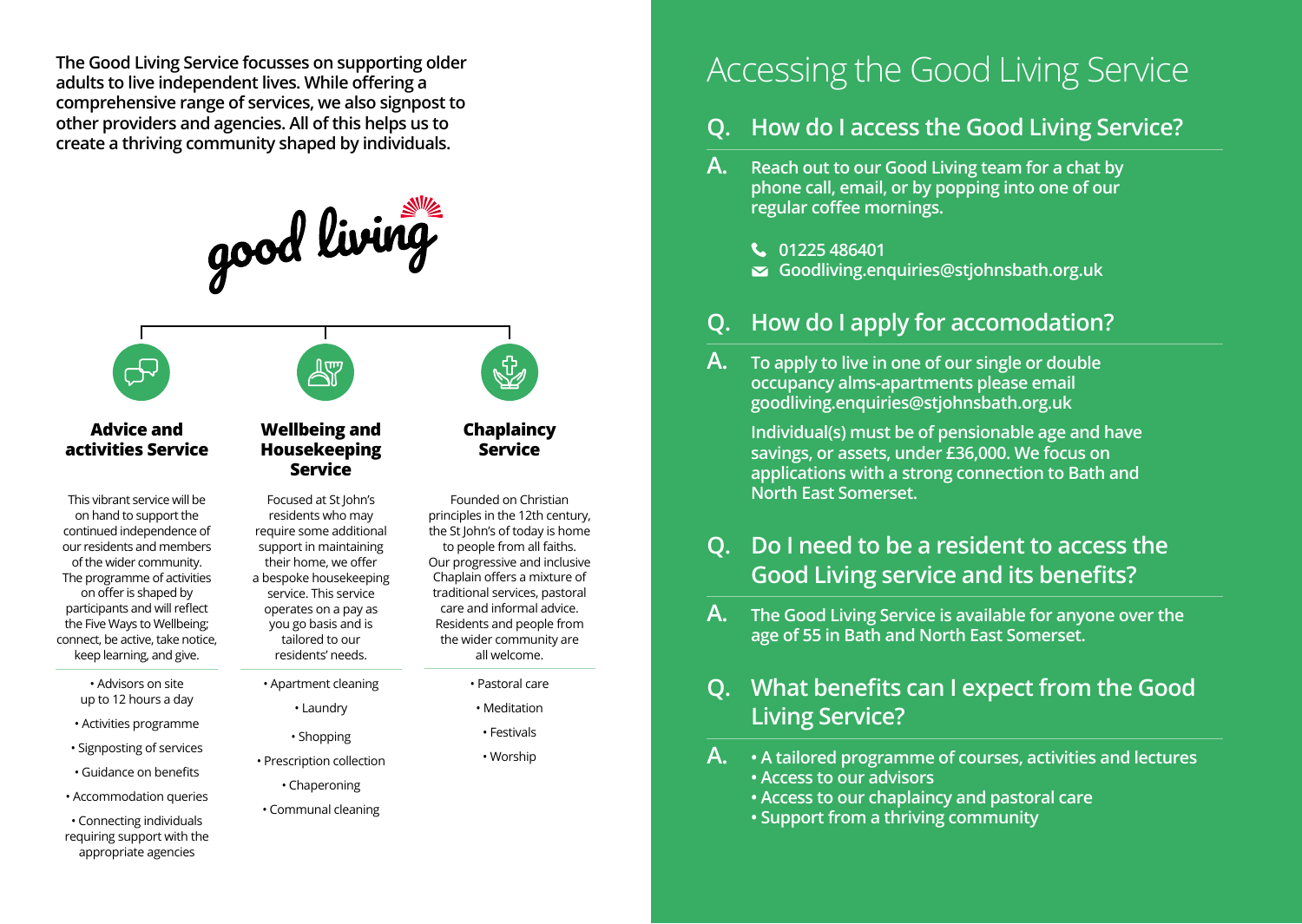## A St John's resident can expect:





| A supportive community of neighbours                                                         |
|----------------------------------------------------------------------------------------------|
| A guest suite for your visitors                                                              |
| <b>WIFI in shared areas</b>                                                                  |
| Pastoral support from our chaplaincy team                                                    |
| A management team that provides support<br>with property maintenance                         |
| Good Living Advisors on hand to support your<br>physical and mental wellbeing                |
| Direct access to key charities and agencies<br>providing advice, and social and care support |
| Opportunities to socialise and learn new skills                                              |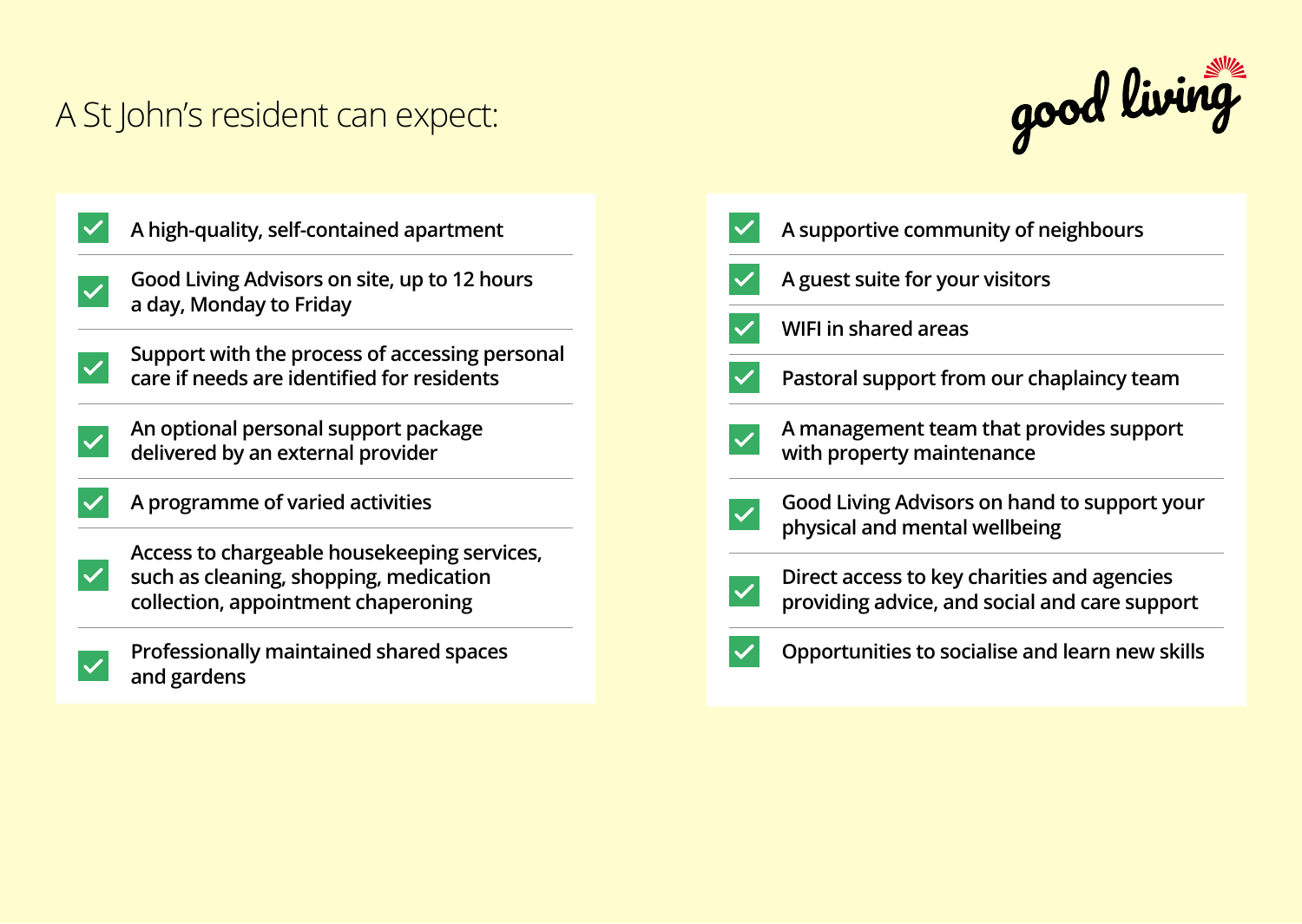## **Activities timetable**

All classes are suitable for beginners or those more experienced.

| <b>Activity</b>                         | <b>Day</b> | <b>Time</b>         | <b>Location</b>                    | <b>Cost</b>            | <b>Class Objective?</b>                                                                                                                              |
|-----------------------------------------|------------|---------------------|------------------------------------|------------------------|------------------------------------------------------------------------------------------------------------------------------------------------------|
| <b>Gentle Yoga</b>                      | Mondays    | 10-11am             | The Bubble, 4-5 Chapel<br>Court    | £ 3.50                 | Our gentle yoga class aims to have positive benefits<br>for the mind, body and soul.                                                                 |
| <b>Gentle Yoga</b>                      | Mondays    | 11:30am-<br>12:30pm | The Bubble, 4-5 Chapel<br>Court    | £ 3.50                 | Our gentle yoga class aims to have positive benefits<br>for the mind, body and soul.                                                                 |
| Cook & Eat                              | Mondays    | 2:30-5pm            | Royston Tucker Room,<br>Combe Park | £ 5.00                 | For inexperienced cooks, or those wanting to take their<br>learning to the next level. Cook delicious recipes and enjoy<br>them together as a group. |
| <b>Sewing class</b>                     | Mondays    | 10am-12pm           | Royston Tucker Room,<br>Combe Park | 5.00<br>£              | Whether your sewing skills are a little rusty, or you are<br>venturing into this hobby for the first time, this course is<br>made for you.           |
| <b>Gentle Seated</b><br><b>Exercise</b> | Mondays    | $12-1pm$            | Southdown Methodist<br>Church      | £ 3.50                 | Using a chair as a prop, all exercises are based on yoga<br>postures that have been adapted for sitting or standing.                                 |
| <b>Pilates</b>                          | Tuesdays   | 12:30-13:15         | The Bubble, 4-5 Chapel<br>Court    | 3.50<br>$\mathbf{f}$   | Pilates aims to improve balance, strength, flexibility,<br>focus and breathing. Our classes are gentle enough to<br>be accessible for everyone.      |
| <b>Get Creative</b>                     | Tuesdays   | 10am-12pm           | The Bubble, 4-5 Chapel<br>Court    | £ 5.00                 | Our art sessions aim to develop creativity in drawing and<br>painting using different media.                                                         |
| Cook & Eat                              | Tuesdays   | 2:30-5pm            | The Bubble, 4-5 Chapel<br>Court    | 5.00<br>£              | For inexperienced cooks, or those wanting to take their<br>learning to the next level.                                                               |
| <b>Ballet</b>                           | Tuesdays   | $2-3pm$             | The Chapel                         | £18 per 6<br>week term | Whether you're an experienced dancer, have briefly<br>dabbled, or are a complete novice, we welcome learners<br>of any ability to join us.           |
| <b>Pilates</b>                          | Tuesdays   | 11-11:45am          | Royston Tucker Room,<br>Combe Park | 5.00<br>$\mathbf{f}$   | Pilates aims to improve balance, strength, flexibility,<br>focus and breathing. Our classes are gentle enough<br>to be accessible for everyone.      |
| Arty Café                               | Tuesdays   | $2-4pm$             | Royston Tucker Room,<br>Combe Park | £ 5.00                 | A combination of art and mindfulness, this class helps<br>attendees to create personal circular designs.                                             |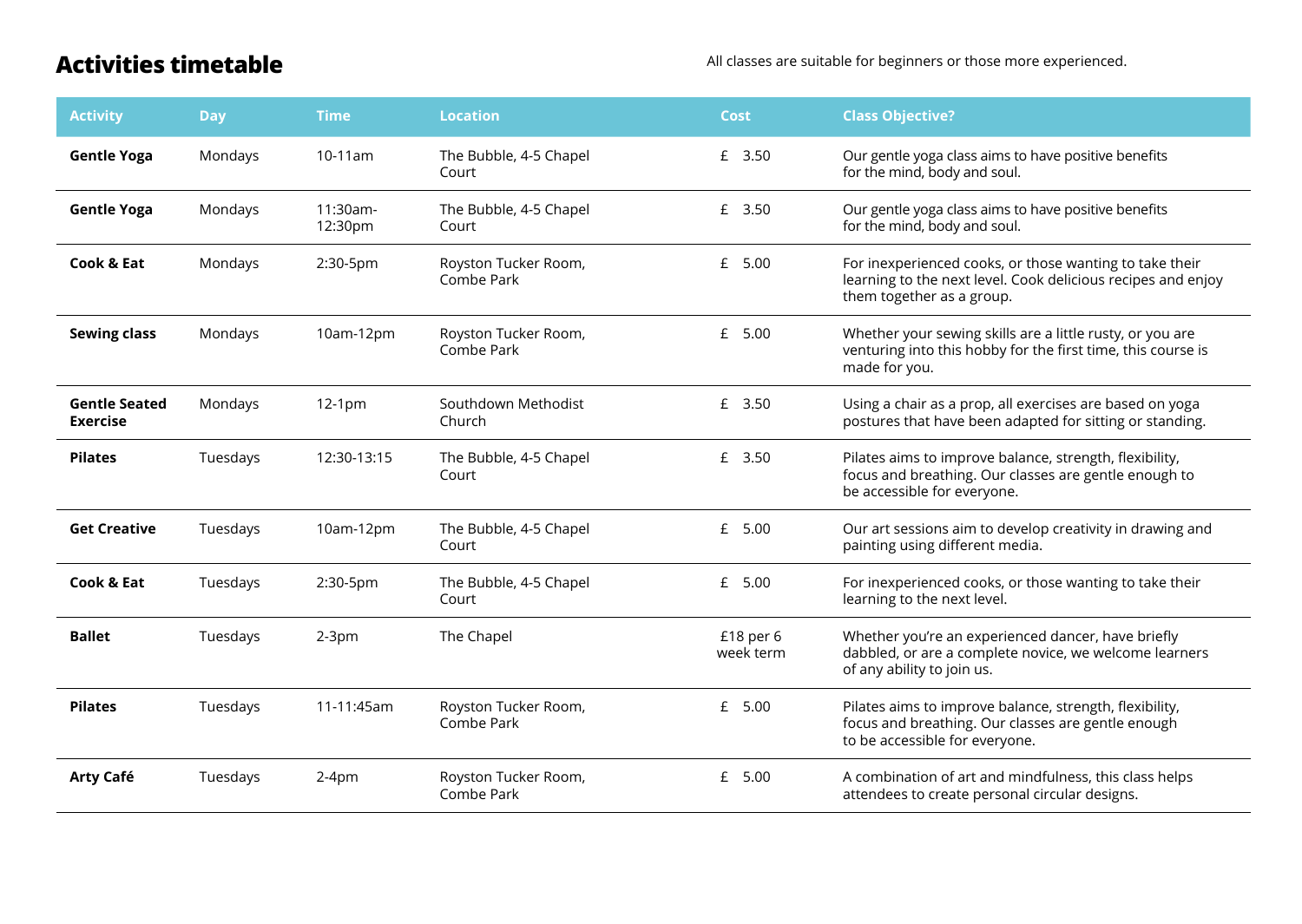Activities timetable **All classes are suitable for beginners or those more experienced.** 

| <b>Activity</b>                             | <b>Day</b> | <b>Time</b>            | <b>Location</b>                    | <b>Cost</b> | <b>Class Objective?</b>                                                                                                                                                                                       |
|---------------------------------------------|------------|------------------------|------------------------------------|-------------|---------------------------------------------------------------------------------------------------------------------------------------------------------------------------------------------------------------|
| <b>Mindful Art</b>                          | Tuesdays   | 10am-12pm              | The Hub, Weston                    | £<br>5.00   | A combination of art and mindfulness, this class helps<br>attendees to create personal circular designs that help<br>them achieve a sense of peace and wellbeing.                                             |
| <b>Artybuddies</b>                          | Tuesdays   | 10am-12pm              | Mulberry Park, The Hub             | £ 5.00      | For beginners or those with experience, come along and<br>learn about art, and art history. Looking at and trying a<br>range of topics, styles, and materials, join this fun class<br>to improve your skills. |
| <b>Gentle Seated</b><br><b>Exercise</b>     | Wednesdays | 10:30-11:30am          | Zoom & The Bubble                  | £ 3.50      | Using a chair as a prop, all exercises are based on yoga<br>postures that have been adapted for sitting or standing.                                                                                          |
| <b>Artybuddies</b>                          | Thursdays  | 10am-12pm              | The Bubble, 4-5 Chapel<br>Court    | £ 5.00      | A combination of art and mindfulness, this class helps<br>attendees to create personal circular designs.                                                                                                      |
| Tai Chi<br><b>Movement</b><br>for Wellbeing | Thursdays  | $10-11$ am             | Zoom                               | £ 3.50      | Tai Chi Movement for Wellbeing is an easy-to-learn<br>sequence designed to promote physical and<br>emotional wellbeing.                                                                                       |
| <b>Stitch</b><br>Thursday                   | Thursdays  | 10am-12pm              | Royston Tucker Room,<br>Combe Park | £<br>5.00   | This is a chance to join our weekly group to relax, connect<br>with others, share ideas, and learn a new skill while creating<br>something beautiful.                                                         |
| <b>Stitch Friday</b>                        | Fridays    | $10:30am -$<br>12:30pm | The Bubble, 4-5 Chapel<br>Court    | $£$ 5.00    | This is a chance to join our weekly group to relax, connect<br>with others, share ideas, and learn a new skill while creating<br>something beautiful.                                                         |
| <b>Artful</b><br><b>Stitchers</b>           | Fridays    | $2-4pm$                | The Bubble, 4-5 Chapel<br>Court    | $£$ 5.00    | Use creative stitch, colours, threads, silks and ribbons in<br>this vibrant stitching group.                                                                                                                  |
| <b>BathShed</b>                             | Fridays    | $1-5pm$                | The Workshop, 4-5<br>Chapel Court  | £ 2.50      | This community space is for people to connect, converse<br>and create. Come along and try out your carpentry skills.                                                                                          |
| Learn to<br><b>Play Ukulele</b>             | Saturdays  | 10am-12pm              | The Chapel                         | Free        | Learn to play simple tunes while making some new friends.                                                                                                                                                     |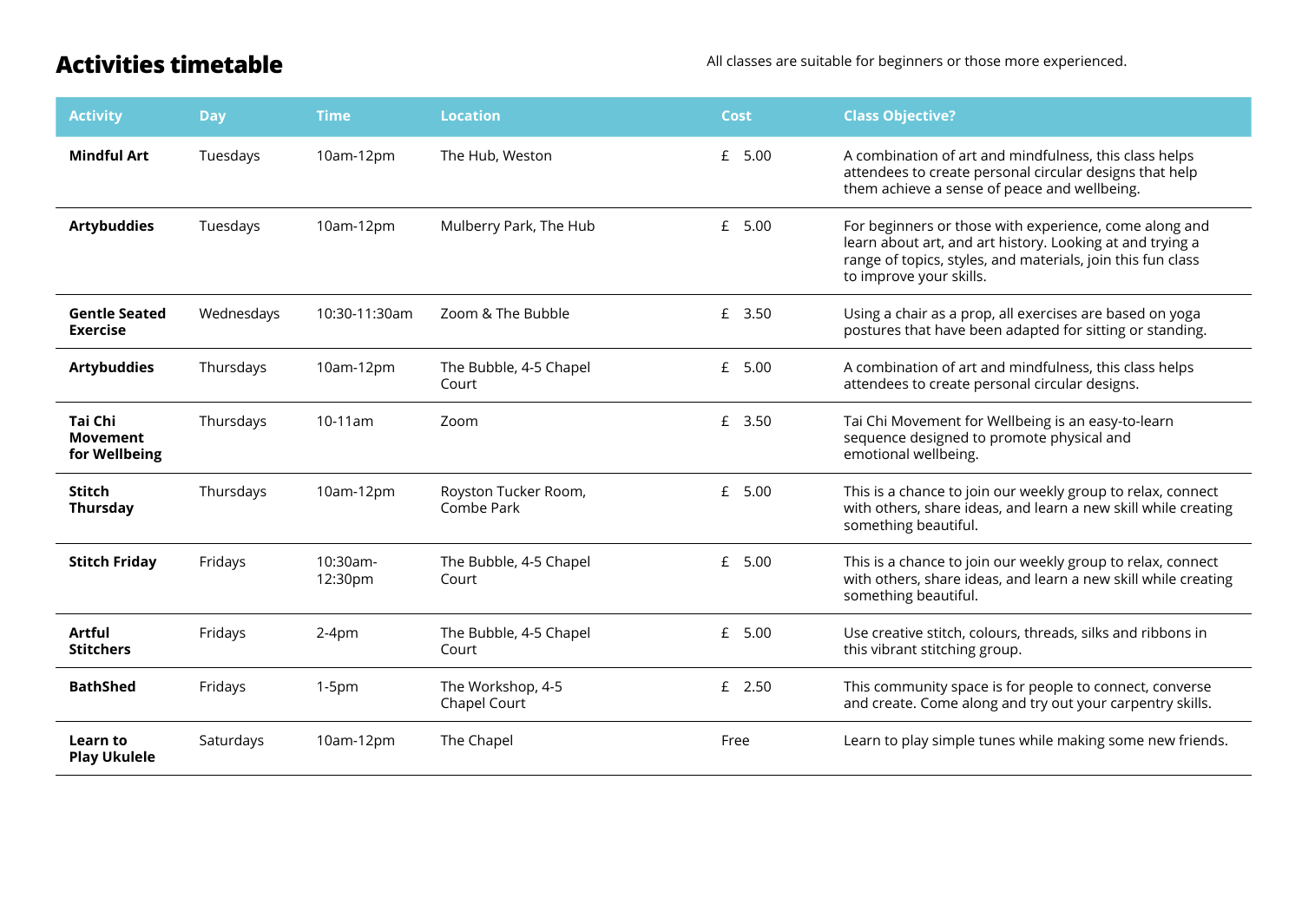To understand the unabashed power of a community you have to be part of one

The physical and mental benefits of living independently are vast. Managing your own health and wellbeing decisions helps to maintain a sense of individuality and purpose.

**The Good Living Service provides independent living accommodation, as well as a full activities and events programme. Both St John's residents and people from the wider community have full access to all activitie and events.** 

**For St John's residents, we offer a housekeeping service, as well as help for those requiring additional personal care to access the most appropriate service.**

*The power of community to create health is far greater than any physician, clinic or hospital* GOOD relationships **ARE THE KEY TO LONGEVIT** Social contact staves off **depression**, **stress** and osts **AND IMMUNE SYSTEM**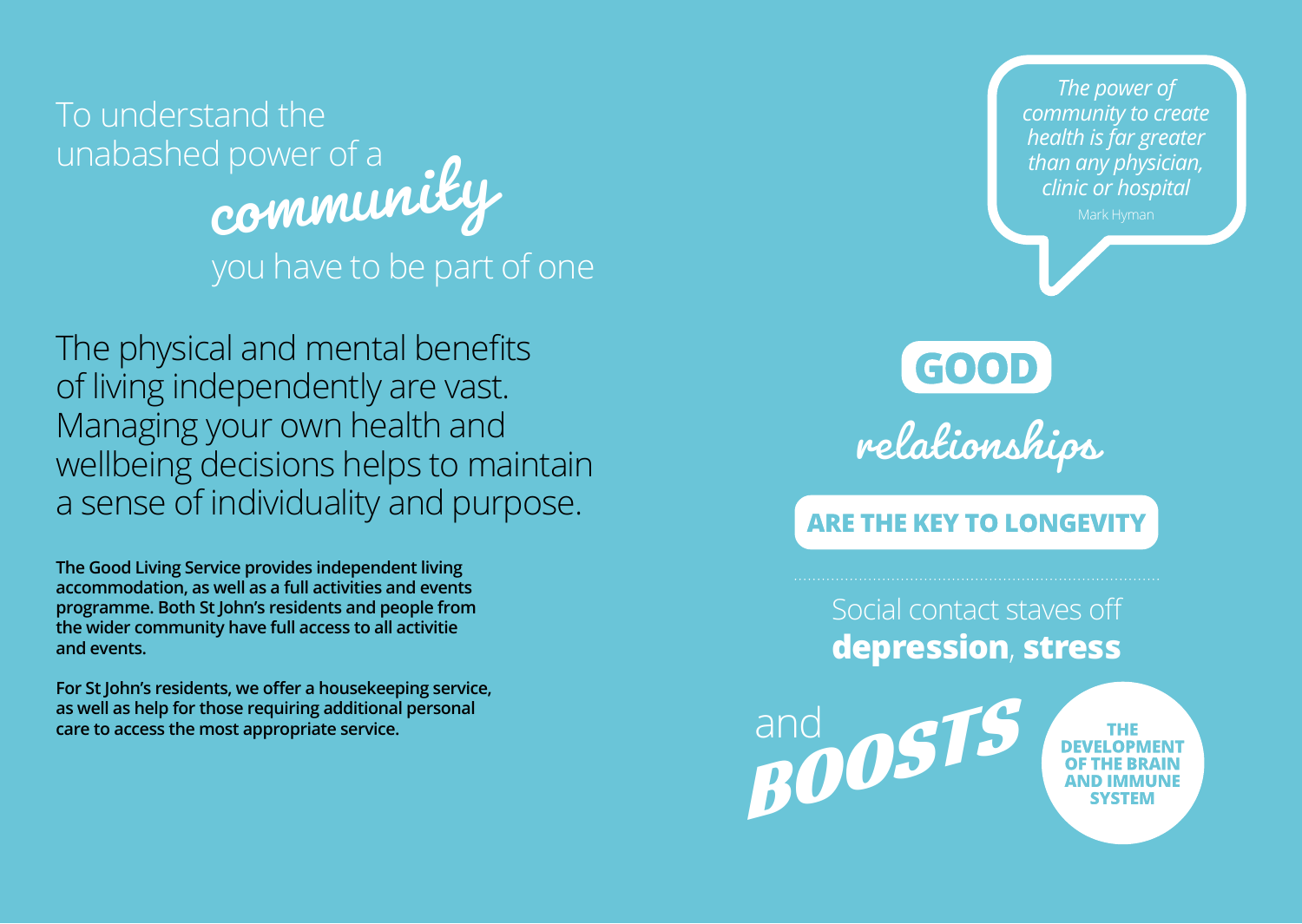For the past 848 years, St John's has supported older adults to live independently and we continue to honour this principle.

The Good Living Service supports our purpose of *changing lives, for good*.



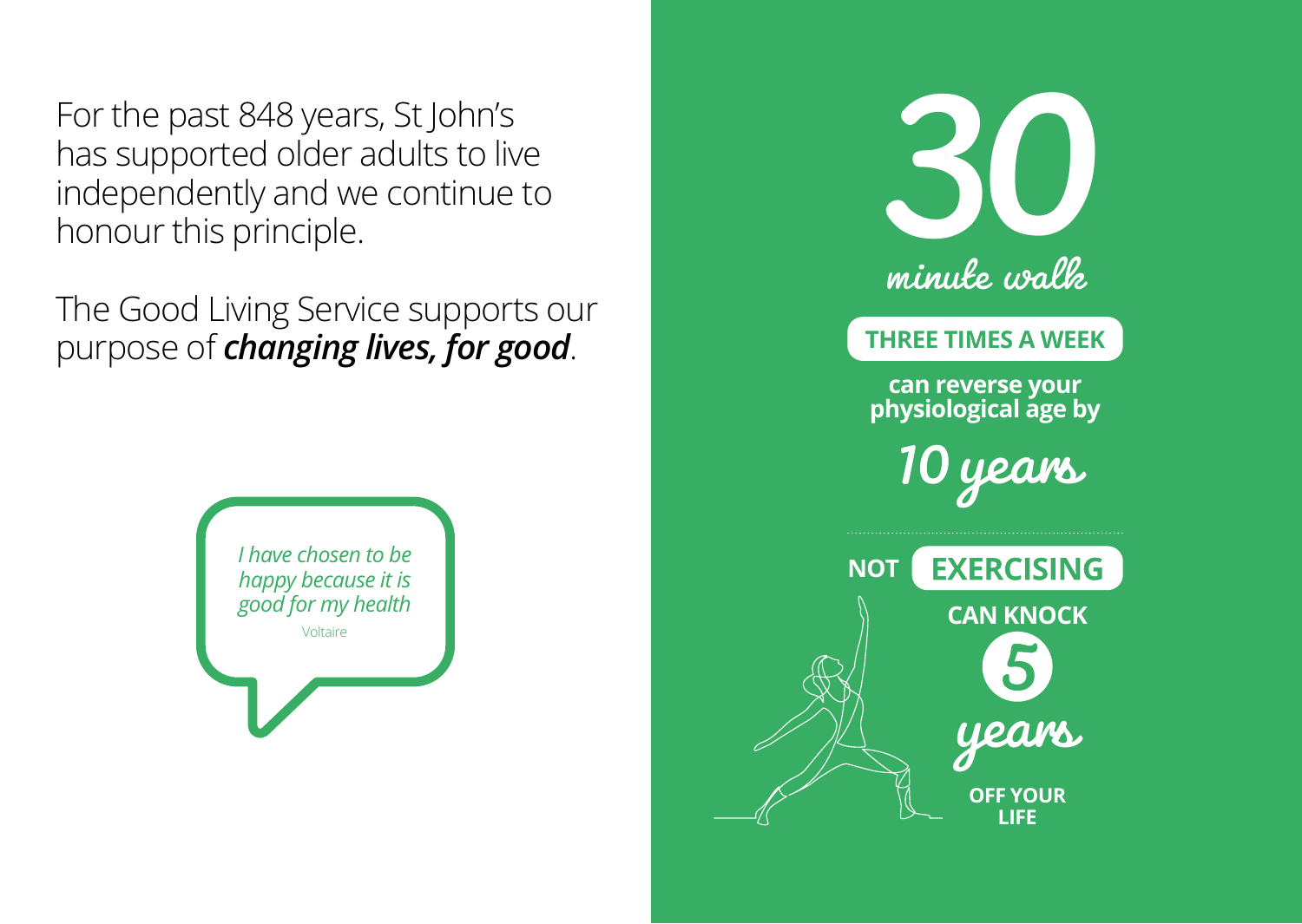### **Our Partners**



#### **Age UK**

Supporting older adults through the provision of information, advice, and networks they can turn to when needed



#### **Alive Charity**

Enriching the lives of older people in care and training their carers



#### **Bath City Community Trust**

Maximising social and community impact through activities and partnerships in the BaNES



#### **Carers Centre**

Supporting carers and are leading the way for a carerfriendly community



## **Curo**

Providing great homes and high-quality care and support services across the region



#### **Golden Oldies**

Brightening the lives of 1000's of older isolated adults across England and Wales through the power of song



#### **The Hive Community Centre**

A community centre for activities and events, and a space for people to come to find help and support when needed



#### **Macular society** Funding research and treatment that stop Macular Disease for good



#### **Rural links**

Providing a range of activities and events for rural communities in North East Somerset





## **St Monica Trust**

A blend of retirement villages, specialist care homes and support for older people in the places where they live

**St Mungo's** Working to prevent homelessness and support people at every step of their recovery from homelessness



#### **The Art Cohort**

Championing emerging art and artists and exhibiting new artworks on a fortnightly basis



#### **Virgin Care**

Delivering innovative community services that have made a positive difference to people across the country



#### **WECIL**

Supporting disabled people to live as independently as possible through a wide range of services